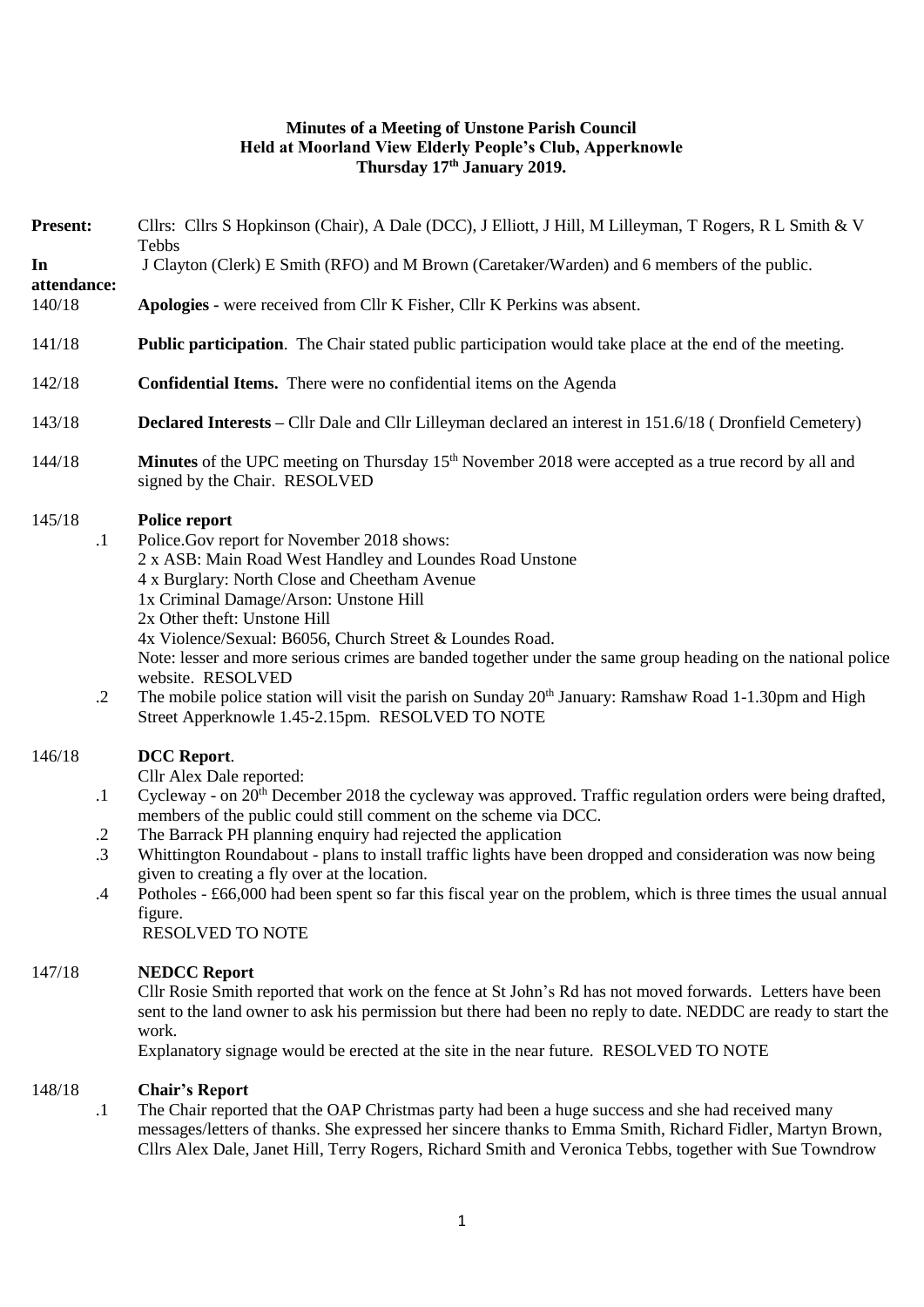from the St John Ambulance Service. The Chair reported that she had received positive feedback regarding the bar service provided by the Miners Arms staff. RESOLVED TO NOTE

.2 Cllr Rogers expressed his disappointment that 16 members of the public had booked places and did not attend the party. He suggested that members of the public pay a small amount toward the costs of the party. Cllrs considered this but agreed to place a note on the 2019 posters reminding people of their responsibility to make contact, if unable to attend. RESOLVED

### 149/18 **Clerk's Report**

- .1 Letters of appreciation for the Christmas Party, had been received from Mrs Almond & Gill Tutt.
- .2 Mobile Library will be on Sheffield Rd in Unstone 2.45-3.20pm on 21<sup>st</sup> January 18<sup>th</sup> February and 18<sup>th</sup> March 2019.
- .3 The Police Commissioners Report 2017/18 has been released and is available on the Police/Gov website
- .4 NEDDC Local Plan provision for gypsies and traveller's consultation 4<sup>th</sup> Jan – 15<sup>th</sup> Feb. Dronfield Library is the local information point.
- .5 Chesterfield Borough Council Local Plan, pre-submission consultation period until 5<sup>th</sup> February.
- .6 Peak Resort parking, unfortunately no reply has been received form Chesterfield Borough Council despite numerous requests. Cllrs asked that the request is escalated with CBC, in order to obtain clarity on the matter.
- .7 WW1 Plaque installation was still being considered by the Diocese of Derby, the Church Warden will keep us updated on the matter. RESOLVED TO NOTE
- 150/18 It was noted that DALC Circulars 15 & 16/18 and 1/19 and all relevant correspondence had been circulated, copies were available from the Clerk. RESOLVED

### 151/18 **Items Raised by Councillors**

- .1 Unstone Post Office. The local Post Master has expressed his wish to retire at the end of March. The Post Office have advertised the post. They are exploring other options in the event that the post is not filled and asked that consideration be given to them using the Community Hall for 4hrs/2 x 2hrs, for a pop-up post office service. Cllrs expressed security concerns regarding using the Community Hall for this purpose and asked for consideration be given to a mobile service. Cllrs asked that the Post Office's representative be asked to the next UPC meeting. RESOLVED
- .2 Leader funding update – The RFO confirmed that funding had been secured for the St John's park area. Works were scheduled to start at the end of February. RESOLVED TO NOTE
- .3 HS2 - Cllr Dale reported that the electrification of the line would impact on Unstone and Dronfield and works on the listed bridge would need careful consideration. The HS2 Early Access Agreement for Surveys, was approved by Cllrs and signed by the Chair. Cllrs Dale and Rogers volunteered to attend HS2 working group meetings. The Clerk added that all decisions should be referred to the UPC meetings for approval by the Council. RESOLVED
- .4 Dog Bin Summerley - Cllrs approved the costs of supplying and installing a bin £259.54 plus VAT and £3.50 plus VAT per week to empty the bin. Advice would be obtained from NEDDC regarding a possible location and reported back to the next meeting. RESOLVED
- .5 West Handley lamp post – DCC have confirmed that a replacement heritage lamp post will be installed in West Handley, work will take place in February/March 2019. Cllr Rogers added that there were numerous street lights not working in West Handley and he would report the matter. RESOLVED
- .6 Cemetery Update. An invoice for £4,224.00 has been received from Dronfield Town Council, which represents a 46% increase on last year's figure. Cllr Lilleyman added that a meeting of the Joint Burial Committee had been held. Cllrs approved the payment of the invoice for the remainder of 2018/19 and requested the number of Unstone residents using the services of Dronfield Cemetery in recent years and asked the matter to be placed on the June Agenda for further consideration. RESOLVED TO NOTE
- .7 District, Town & Parish Conference review of key points – Cllr Tebbs requested that Dementia awareness information be placed on the UPC website. All Cllrs were in agreement, the Clerk would action. RESOLVED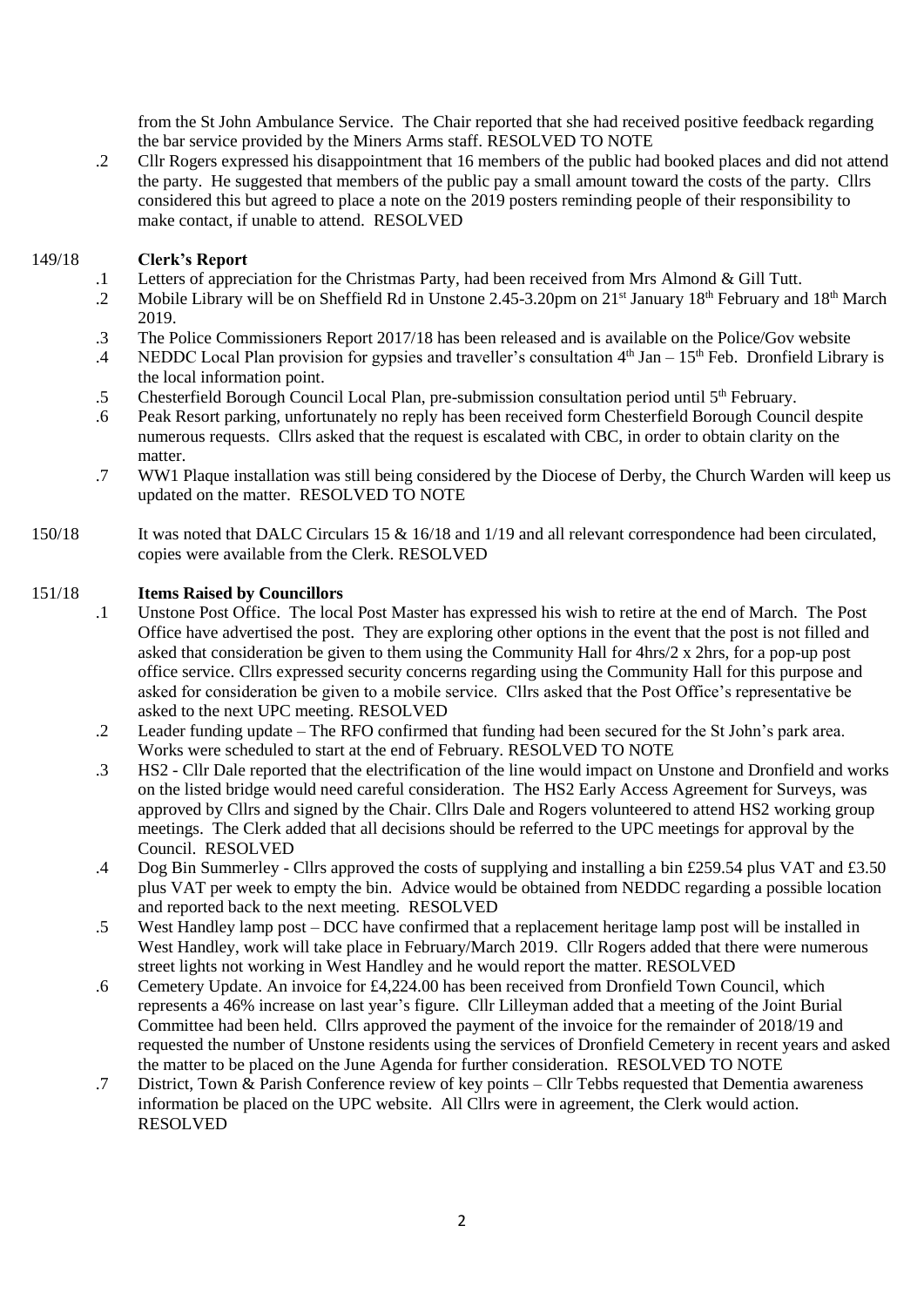### 152/18 **The Caretaker/Warden's Report**

- .1 Regular checks on all bins, grit bins, dog bins and bus stops had been completed.
- .2 Regular park inspections and litter picks carried out
- .3 Ongoing bench refurbishments
- .4 Moss spraying on play area matting – ongoing
- .5 Mowers and strimmer had been sent for servicing to Broadfield Mowers. The ride on mower has had to have some essential work including a new battery, new blades and a blade drive belt. Cost for this work including the service will be £390+vat. Cllrs approved the essential expenditure
- .6 Dronfield Civic Society have expressed an interest in helping with our telephone box renovations. The Caretaker/Warden would liaise and report back to the next meeting
- .7 Fly tipping of a fridge reported to NEDDC last week at Long Lane. Item has now been removed RESOLVED TO NOTE

# 153/18 **RFO's Report**

- .1 The RFO's report had been circulated and was approved. The Cheque /BAC's requests for December -  $\text{\pounds}10,564.39$  and January -  $\text{\pounds}4,617.17$ , were unanimously approved along with the current income sheet and bank reconciliation. RESOLVED
- .2 Cllrs gave approval for Brian Wood to carry out the UPC internal audit. RESOLVED

### 154/18 **Planning Applications**

- .1 18/01167/FL | Application for a 20x40m manege and change of use to equestrian paddocks | Stonedge Westfield Lane Middle Handley Sheffield S21 5RY
- .2 18/01185/FL | Application pursuant of 14/01171/FL to vary condition 2 to allow property to be used as a parttime holiday let. | The Old School House Lightwood Lane Middle Handley Sheffield S21 5RN
- .3 18/01231/AD | Application for advertisement consent for 1no wall mounted, non-illuminated sign | Devonshire Arms Westfield Lane Middle Handley Sheffield S21 5RN
- .4 18/01189/FL | Demolition of existing car showroom and parts store and erection of a new replacement building for caravan sales and storage (Affecting a public right of way) | Unstone Car Sales Main Road Unstone Dronfield S18 4AB
- 155/18 No objections were raised regarding the above Planning Applications. RESOLVED

### 156/18 **Planning Decisions**

- .1 18/01154/TPO | Application to fell 2no. trees covered by NEDDC TPO 1 (A2) | Land North Of Grange Farm Crow Lane Unstone – Conditionally Approved  $8<sup>th</sup>$  January 2019
- .2 18/01184/CATPO | Notification of intention to fell 12no Leylandii and 1no Cherry tree located within the West Handley Conservation Area | 7 Cavendish Square Main Road West Handley Marsh Lane Sheffield S21  $5RZ - No$  objection  $17<sup>th</sup>$  December 2018
- .3 18/00963/FL | Application for change of use to equestrian with hay barn and field shelters (revised scheme of
- .4 18/00155/FL) | Land North West Of Holly Tree House Westfield Lane Middle Handley – Refused 29<sup>th</sup> November 2018
- .5 18/00979/FLH | Construction of a detached double garage (revised scheme of 18/00472/FLH) (Conservation Area) | South View Main Road West Handley Marsh Lane Sheffield S21 5RZ – Refused 27th November 2018
- .6 18/00900/FL | Change of use of existing agricultural/commercial buildings to domestic garaging and storage associated with residential uses | Top Farm Ash Lane Summerley Apperknowle Dronfield S18 4BA – Conditionally Approved 9<sup>th</sup> November 2018
- .7 18/00057/OL | Outline application with all matters reserved for the construction of 1no dwellinghouse (Further Amended Plan) | 1 Barrack Road Apperknowle Dronfield S18 4AU – Conditionally Approved 13th November 2018
- .8 18/00874/DISCON | Application to discharge conditions  $4 \& 5$  (contaminated land assessment), 7 (site accommodation), 8 (parking spaces), and 10 (boundary treatments) attached to 18/00564/CUPDMB for change of use from an agricultural building to two residential units | Top Farm Ash Lane Summerley Apperknowle Dronfield S18 4BA – Conditionally Approved 20<sup>th</sup> November 2018
- .9 18/01057/FLH | Installation of a detached garden annex for a dependant relative | 27 Loundes Road Unstone Dronfield S18  $4DE$  – Conditionally Approved  $6<sup>th</sup>$  December 2018